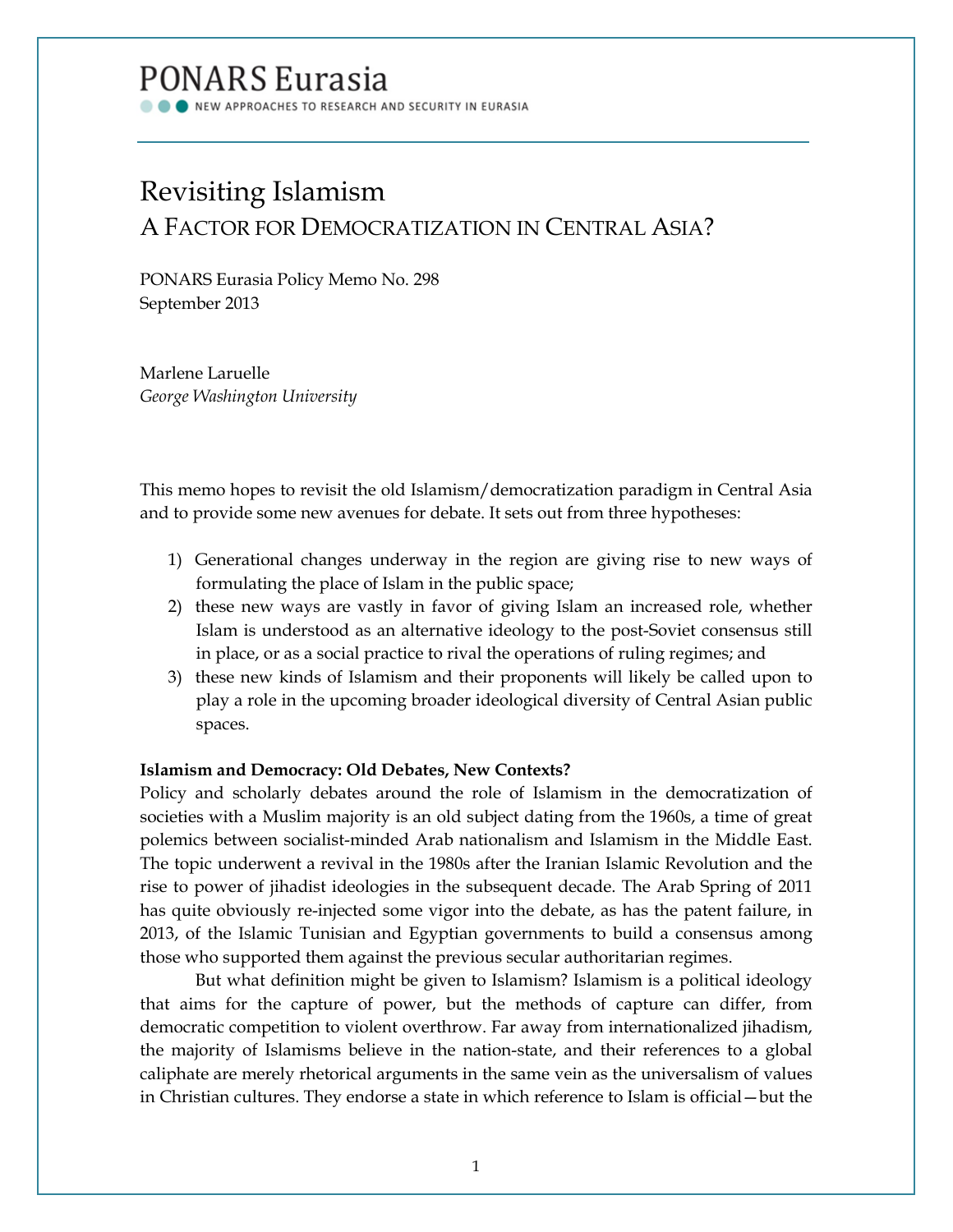degree of Islamization of state organs can be very divergent, ranging from President Recep Tayyip Erdogan's still largely-secular Turkey to countries like Saudi Arabia where Sharia law forms the basis of the legal system.

The way I use Islamism here does not refer to a literal reading of the Koran or the transposing of religious transcendence into the political sphere, but to a political ideology based on identifiable actors, with their own social niches and practices, and who are able to articulate them with theoretical arguments.

#### **Central Asia: from Democratic Islamo-Nationalism to Illiberal Salafism?**

In Central Asia, the debate about the relationship between Islamism and democratization is not a recent one. From its creation clandestinely in 1973, the Party of Islamic Rebirth of the Soviet Union presented itself as the Muslim version of dissidence. In the *perestroika* years, many political movements with Islamo-nationalist leanings took up common cause with liberally-oriented pro-democratic groups in order to combat the Soviet regime and the apparatchiks who inherited it at the moment of independence: the Islamic Renaissance Party in Tajikistan (IRPT) got involved in the civil war alongside liberal-oriented parties such as Lali Badakhshan; in Uzbekistan, Birlik and Erk cooperated with pro-Western groups looking to counter Islam Karimov; and in Kazakhstan, Azat and Alash remained allied with the anti-Nazarbayev opposition alongside the Russian ethnic minority, the Communist party, the Greens, and the pensioners' movement, before being ultimately liquidated. The Tajik case remains exemplary: even today, despite its weakening both from external pressures at the hand of President Emomali Rakhmon's regime and from internal contestations by more radical tendencies, the IRPT constitutes a major element of Tajik political life and has obliged the authorities to be more liberal than their Uzbek, Turkmen, or even Kazakh counterparts.

In the 2000s, the Islamism/democratization paradigm seemed to disappear: Central Asian political diversity became reduced to a minimum with the exception of Kyrgyzstan, where political opposition forces expressed themselves through an ethnic prism more than a religious one. Media discussion on Islamic radicalism—aptly managed by the established regimes and based on the unique example of the alliance of the Islamic Movement of Uzbekistan (IMU) to the Taliban and then to Al-Qaeda dominated policy analysis and partially also scholarly study.

However, the internal evolutions of Central Asian societies urge us to re-open the debate on the relationship between Islamism and democratization. During the first two decades of independence, three main trends of Islam could be identified. The first of these are official representatives of Islam—elites trained in the mold of the Spiritual Boards and lower-ranking imams or muftis. These cannot be considered Islamist as they defend the *modus vivendi* of the secular state controlling spiritual power in a more or less authoritarian way.

Faced with these, supporters of Islamism as an alternative have been divided into two major categories. The first, educated between the 1960s and 1980s in dissident circles, was sometimes linked with Sufi tendencies but more often inspired by non-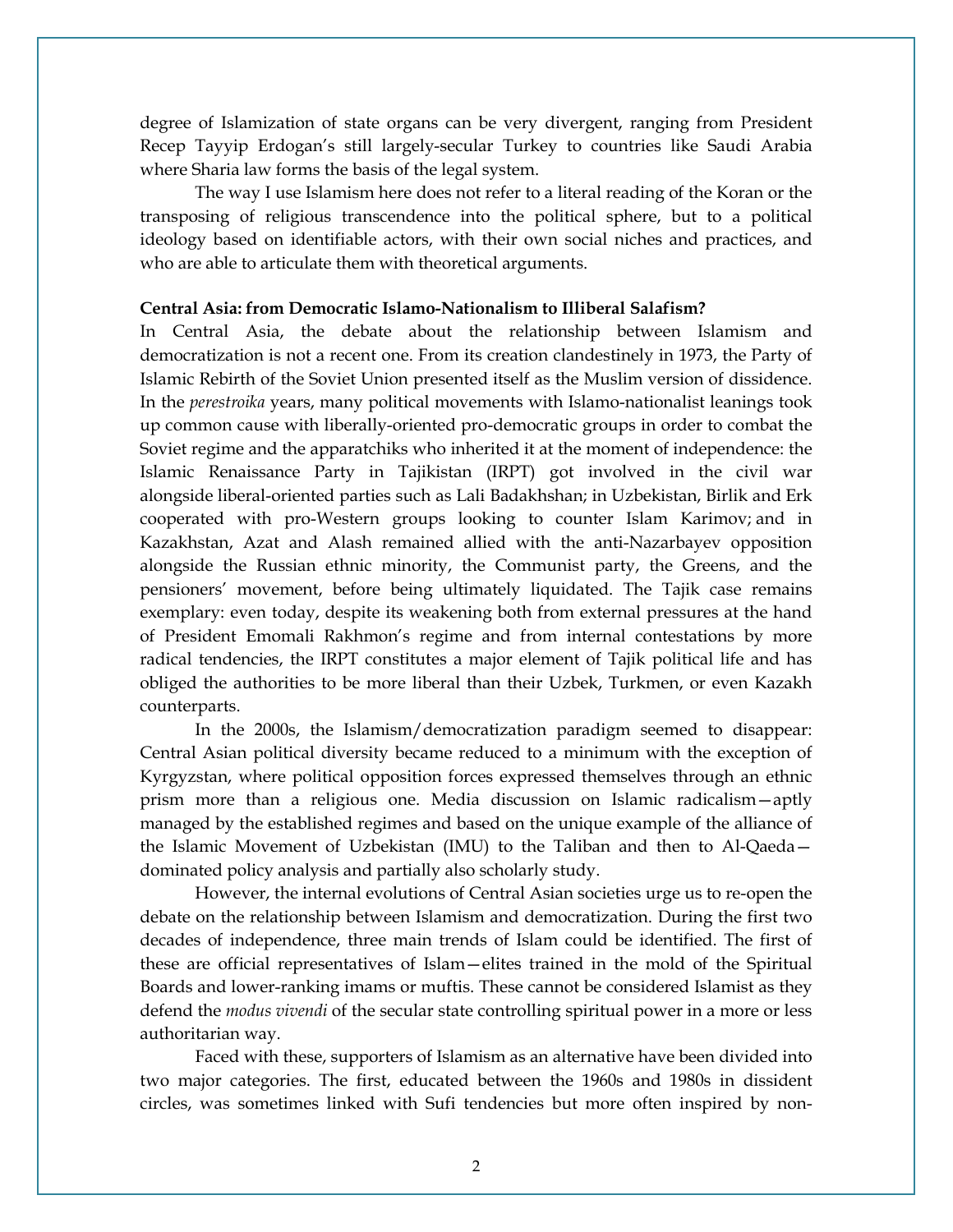Hanafi schools of thought, in particular by Hanbalism. Its members were at the core of the Islamo-nationalist political parties built in the *perestroika* era and tried to participate in political life at the start of the 1990s by putting forward alternative models of the future. Most of their leaders are exiled or were liquidated in the second half of the 1990s and the early part of the 2000s.

The second category, formed after independence, gathers movements of more Salafi persuasion that endorse a literal reading of the Koran, a re-Islamization of society from below, and campaign in favor of a more internationalized Islam. Most of their members have studied abroad in the large Islamic education centers, such as Al-Azhar in Cairo or the Sunni universities of Zahedan or Mashhad in Iran; have visited the main centers of the reformist proselyte movement Tablighi Jamaat in New Delhi, Deoband, and Lucknow; or have been to Pakistan or to Malaysia. These groups are in close contact with the increasingly active Muslim proselyte strands: Tablighi Jamaat and Ahmadiyya from the Indian subcontinent, the Suleymanci from Turkey, the Salafi groups from Russia (either from the Volga-Ural region or the North Caucasus), as well as Hizb ut-Tahrir. Added to this second category are groups that call for violent jihad, but these are very weak numerically.

#### **New Central Asian Islamisms as a Sign of Democratization?**

This binary division distorts the analysis, since it presupposes an almost mechanical transition from the Islamo-nationalism of the 1990s to the more internationalized Salafism of the 2000s, whereas the ideological spectrum is actually much more diversified and the transitions from one to the other are complex. The IMU, originally called Adolat, had Islamo-nationalist goals before some of its members converted to jihadism. Its remaining legitimacy in Uzbekistan is clearly more centered on its Islamonationalist heritage than on its rallying to the Taliban, which no one else in Central Asia takes as a model. Hizb ut-Tahrir, despite its internationalist rhetoric, is also itself above all rooted in national and not international debates.

More importantly, this binary division does not take into consideration the emergence of a third wave of Islamic movements. Although works to support the analysis are still rare, I classify them here into two major trends.

#### *A new Islamo-nationalism*

Anew Islamo-nationalism is to be found among the tens of thousands of young people coming out of the Turkish schools and universities in Central Asia who have been initiated to a moderate Islamism through Nurcu rhetoric, as well as among youth groups with ethno-nationalist sensibilities, present in particular in Kazakhstan, Kyrgyzstan, and Uzbekistan. These latter do not necessarily have associations that represent them officially; instead, it is a matter of youth sociability practices and narratives which spread via the Internet, social media, and blogs.

On the ideological level, this new Islamo-nationalism combines features of ethnonationalism (pride in one's ethnic group, criticisms of the rights the state gives to minority groups, denunciation of "internationalized" elites, explicit rejection of Russia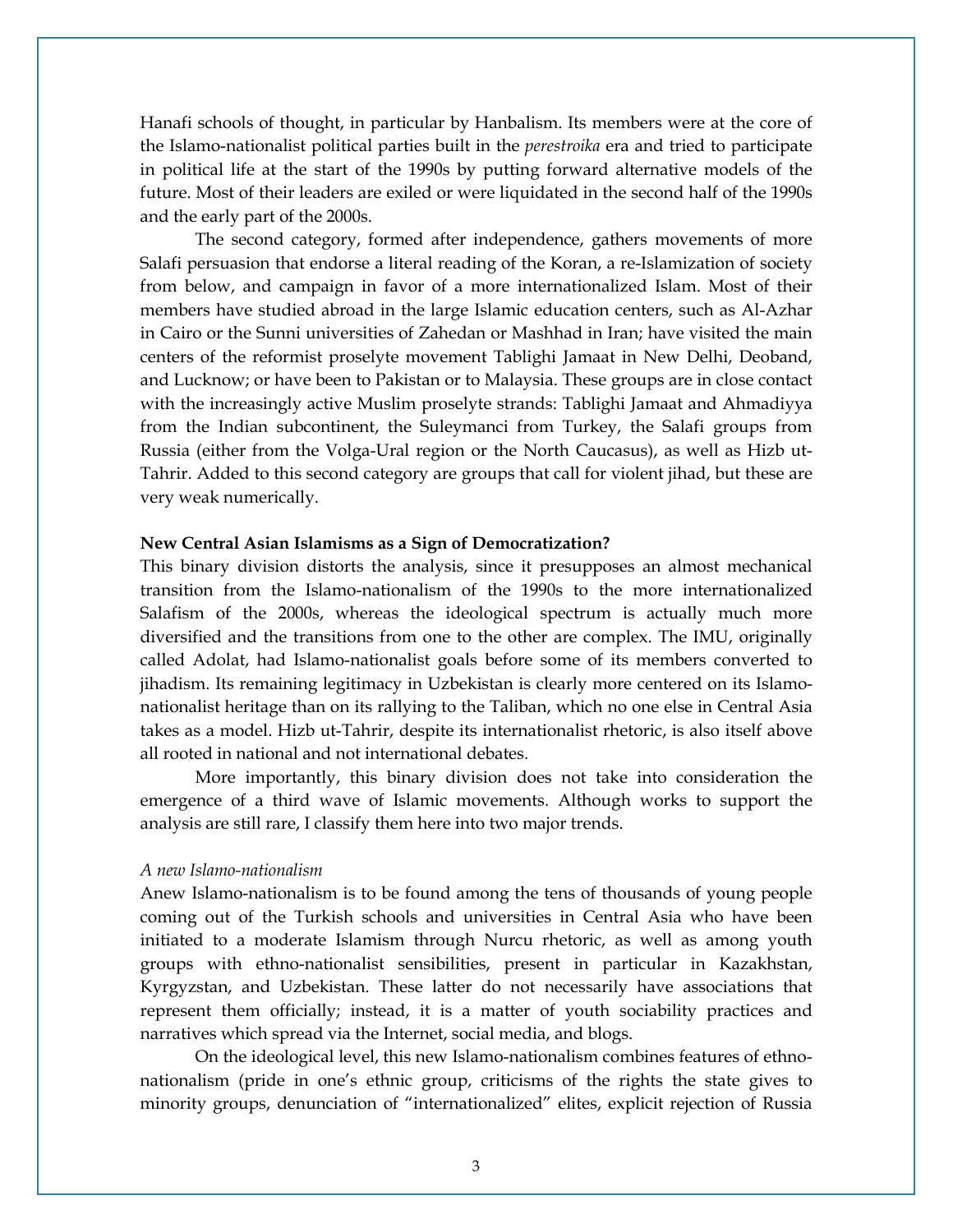as a colonial power, popular mythology on the historical exploits of one's nation, and conspirological interpretations of the past and present) and of Islamism (state support for a growing role of Islam in public space and the denunciation of the secular character of the elites, who are held responsible for their corruption). It is distinguished from Salafism in the sense that its call for state support for Islam is intrinsically linked to national identity and to the "revival of traditions," not to a mythical return to the original purity of Islam. Its ideological borders are flexible, however: secular ethnonationalist movements also exist, pan-Turkic statements can also be affirmed or rejected here, and the relation to the West can be positive (liberal convictions at the economic or political levels) or negative.

On the social level, this Islamo-nationalist movement is to be found essentially among the new small middle-classes, educated in vocational schools, technical institutes, and countryside universities, and employed professionally in the private sector (businessmen, as well as employees of large companies with a legal or technical background) or low-ranking administration (teachers, provincial university professors, and state employees at the local and regional levels).

#### *Grassroots Islamist activists*

Under this vague term I classify two major (but relatively different) movements that are nonetheless united by two shared elements: a critique of state inefficiency due to its secular nature and a focus on community-based justice.

First are businessmen who act as religious patrons, sponsoring mosques and madrasas, and do not hide their Islamic convictions (with notable ideological divergences). These groups were in the media spotlight in 2005 at the time of the Andijon repression against the Akkromiyya group, a business association practicing Islam's principles of solidarity that had considerable popular support and financial capabilities outside of official streams. In Kazakhstan, Kayrat Satybaldy, former head of the Muslim party Aq Orda, is considered an influential pro-Islamic leader, who offers his protection to any network of Islamist businessmen. This model of Islamic business associations is spreading in Central Asia, whether underground or public depending on the country but always with the central idea that economic success goes hand-in-hand with piety and ought to serve the community. In contrast with Islamo-nationalism, these movements can be more inspired by Salafism.

Second is a mushrooming Islamic civil society, which operates on an issue-based advocacy system, with the goal of improving specific issues: defending property rights and housing in rural and urban contexts, delivering charitable services for the poor, accessing healthcare for the elderly or children, settling peaceful community or family conflicts, and campaigning for the improvement of women's rights within the framework of the Islamic legal system. Such groups assert that Islamic values are compatible with a state governed by the rule of law and appeal to a form of civic engagement in harmony with Islamic values. These groups are mainly active in Kazakhstan and Kyrgyzstan, where there is more room for maneuver than in the other Central Asian states.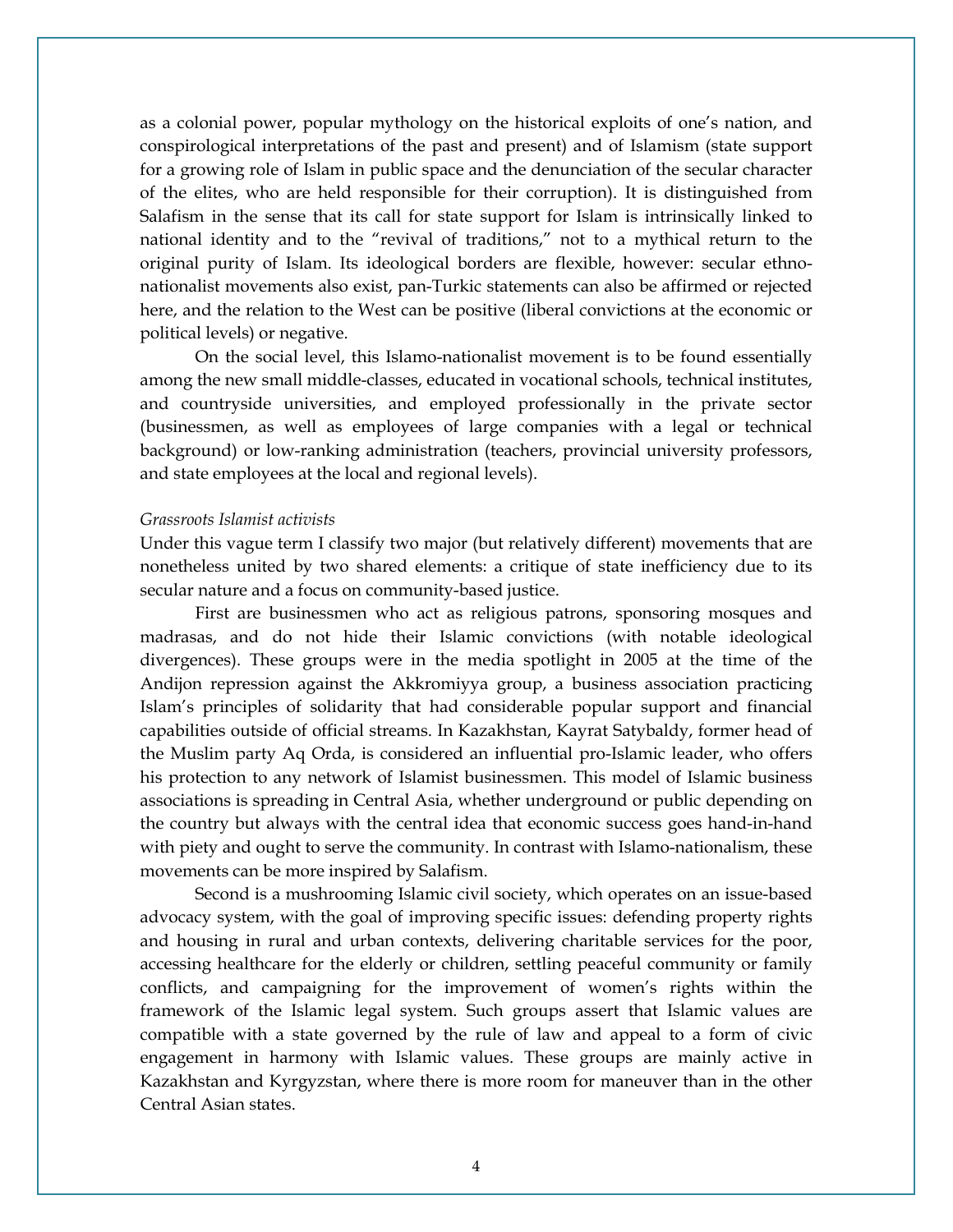It is also possible to observe timid attempts at transforming this grassroots activism into a political instrument. In Kyrgyzstan, for instance, Tursunbay Bakir Uulu, a former deputy ombudsman and president of the small democratic party Erkin, and businessman Nurlan Matuev created first the Congress of Muslims of Kyrgyzstan and then the Union of True Muslims of Kyrgyzstan. Both called for economic development consistent with the canons of Islam by strengthening the fight against corruption and by making public life more moral. Among the Central Asian diasporas settled in Russia, in particular the Tajik and Kyrgyz ones, several businessmen aiming to transform their economic success into political leverage also appear to be soliciting the emerging Islamic vote.

## **The Effect of These Two Trends on the Islamism-Democratization Debate in Central Asia**

First, statements in favor of a state support for Islam as a national or state ideology are today practically the only such *political* statements, as Central Asian political life is largely de-ideologized. By undermining the current *modus vivendi* of the state-religion relationship bequeathed by the Soviet regime, these movements provide a new avenue of debate concerning the interaction between state and society, and the legitimacy or illegitimacy of current regimes. They contribute to the democratization of public debate by giving voice to a greater diversity of arguments.

Second, these new Islamic actors are not political or Islamic 'professionals' but average citizens. They occupy professional niches, many of which emerged from the transition to the market economy in the 1990s.They generate alternative revenues to the established elites, and they often question the post-Soviet consensus of public rent redistribution through practices of social justice. They embody the growing economic and social diversity of Central Asian societies.

Third, both trends reveal the ideological evolutions underway in the region due to generational change. Islamo-nationalism; the link between economic success, piety, greater moral conservatism; and the question of social justice and citizen accountability are part of the new givens which will no longer be ignored. In need of new political legitimacy, the regimes that will emerge in future years in Kazakhstan and Uzbekistan, but also in other forms in Kyrgyzstan and Tajikistan, will have to take into account these new sensibilities and the social influence of their actors.

These Islamist sensibilities, whatever they become—political parties aiming at power or otherwise—will contribute to a greater democratization of Central Asian societies. The debate on Islamism and democracy would thus do well to get out of the stranglehold pertaining to the IMU legacy and the risk of violent overthrow by Salafi radicals. Instead, it ought to move closer to this everyday Islamism, which is leaving its stamp on a rising number of young Central Asians.